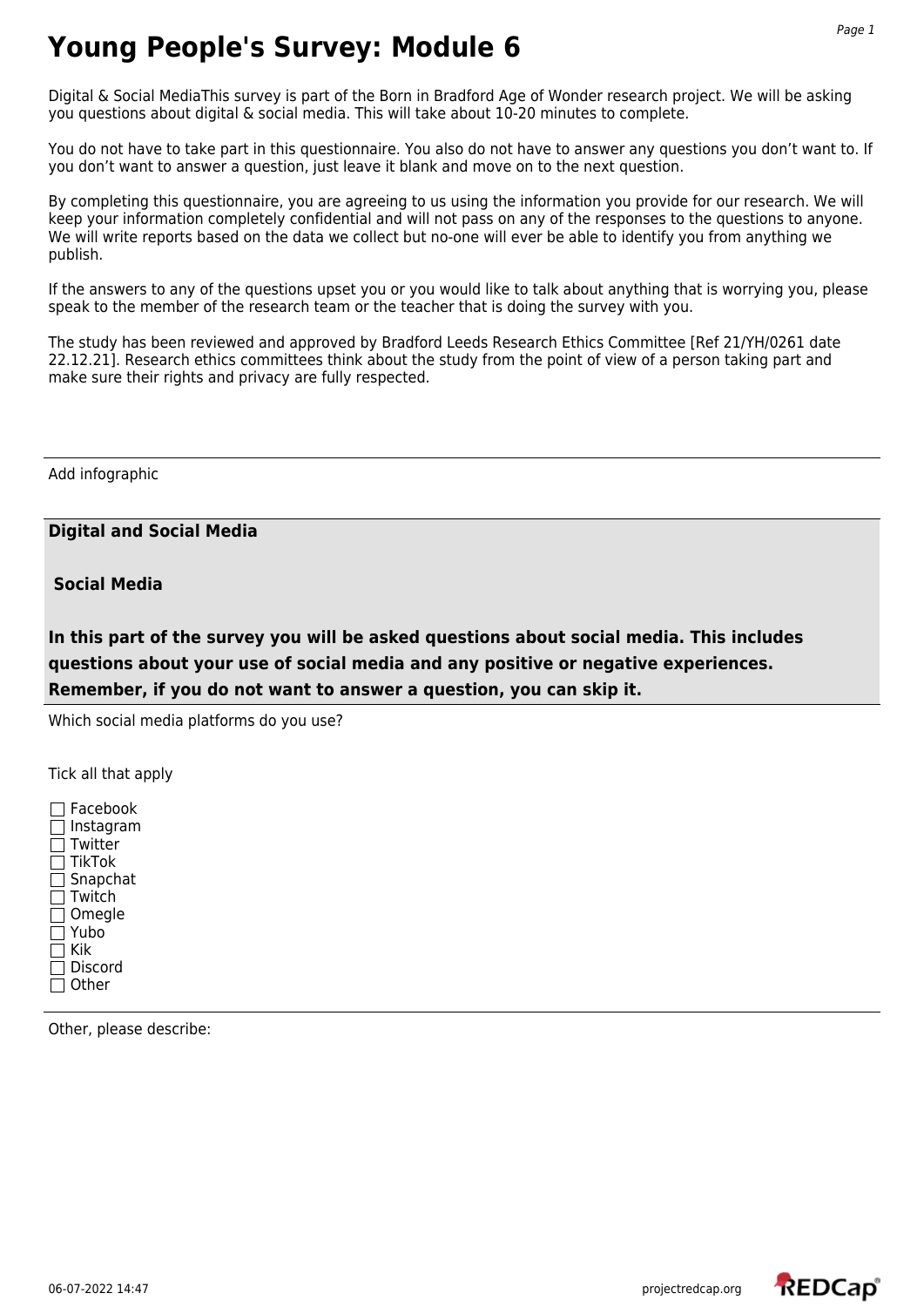On a normal week day (Monday - Friday) during term time, approximately how many hours do you spend using social media?

 $\bigcirc$  None 0h 15m 0h 30m  $\bigcirc$  0h 45m  $\bigcirc$  1h 00m  $\bigcirc$  1h 15m  $\bigcirc$  1h 30m  $\bigcirc$  1h 45m  $\bullet$  2h 00m  $\overline{Q}$  2h 15m  $\bigcirc$  2h 30m  $\bigcirc$  2h 45m  $\bigcirc$  3h 00m  $\bigcirc$  3h 15m  $\overline{O}$  3h 30m 3h 45m 4h 00m 4h 15m 4h 30m  $\bigcirc$  4h 45m  $\bigcirc$  5h 00m 5h 15m 5h 30m  $\bigcirc$  5h 45m  $\bigcirc$  6h 00m  $\bigcirc$  6h 15m  $\bigcirc$  6h 30m  $\bigcirc$  6h 45m 7h 00m 7h 15m  $\overline{O}$  7h 30m  $\bigcirc$  7h 45m  $\bigcirc$  8h 00m  $\overline{O}$  8h 15m 8h 30m 8h 45m 9h 00m  $\bigcirc$  9h 15m 9h 30m  $\bigcirc$  9h 45m  $\bigcirc$  10h 00m  $\bigcirc$  10h 15m  $\overline{O}$  10h 30m  $\bigcirc$  10h 45m  $\bigcirc$  11h 00m  $\bigcirc$  11h 15m  $\bigcirc$  11h 30m  $\bigcirc$  11h 45m  $\overline{O}$  12h 00m  $\bigcirc$  More than 12 hours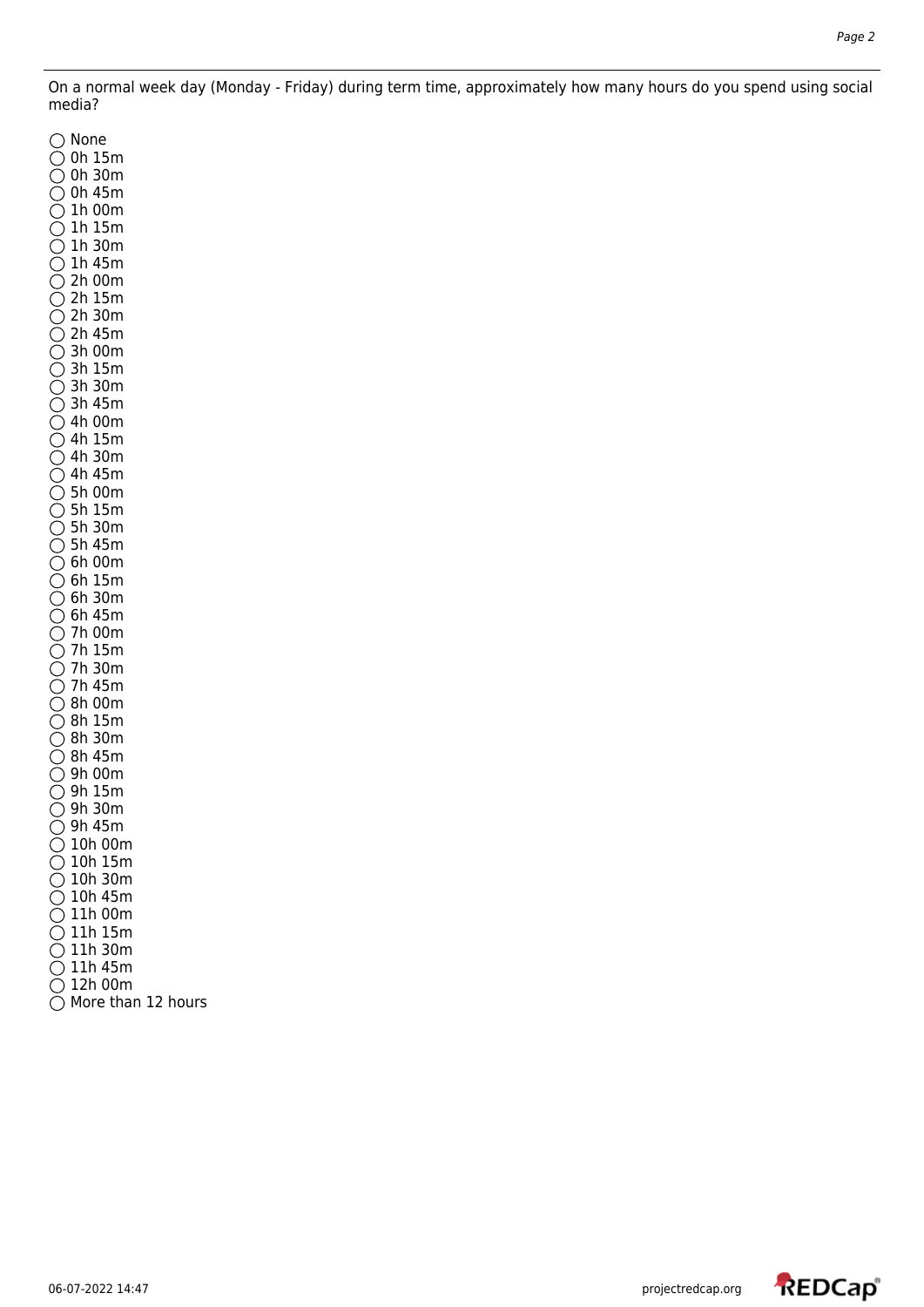On a normal weekend (Saturday and Sunday) during term time, approximately how many hours do you spend using social media?

 $\bigcap$  None 0h 15m 0h 30m  $\bigcirc$  0h 45m  $\bigcirc$  1h 00m  $\bigcirc$  1h 15m  $\bigcirc$  1h 30m  $\bigcirc$  1h 45m  $\overline{O}$  2h 00m  $\bigcirc$  2h 15m 2h 30m  $\bigcirc$  2h 45m  $\bigcirc$  3h 00m  $\bigcirc$  3h 15m 3h 30m  $\bullet$  3h 45m  $\bigcirc$  4h 00m 4h 15m 4h 30m  $\bigcirc$  4h 45m  $\bigcirc$  5h 00m  $\bigcirc$  5h 15m  $\bullet$  5h 30m  $\bigcirc$  5h 45m  $\bigcirc$  6h 00m  $\bigcirc$  6h 15m  $\bigcirc$  6h 30m  $\bigcirc$  6h 45m 7h 00m 7h 15m  $\bigcirc$  7h 30m  $\bigcirc$  7h 45m  $\overline{O}$  8h 00m  $\bigcirc$  8h 15m 8h 30m  $\overline{O}$  8h 45m  $\bigcirc$  9h 00m 9h 15m 9h 30m  $\bigcirc$  9h 45m  $\bigcirc$  10h 00m  $\bigcirc$  10h 15m  $\bigcirc$  10h 30m  $\bigcirc$  10h 45m  $\bigcirc$  11h 00m  $\bigcirc$  11h 15m  $\bigcirc$  11h 30m  $\bigcirc$  11h 45m  $\bigcirc$  12h 00m  $\bigcirc$  More than 12 hours

What have been your positive experiences of using social media?

Tick all that apply

- Connecting with friends
- Viewing enjoyable content
- $\Box$  Learning new things
- □ Accessing support
- $\Box$  Engaging positively with current issues
- $\Box$  Other

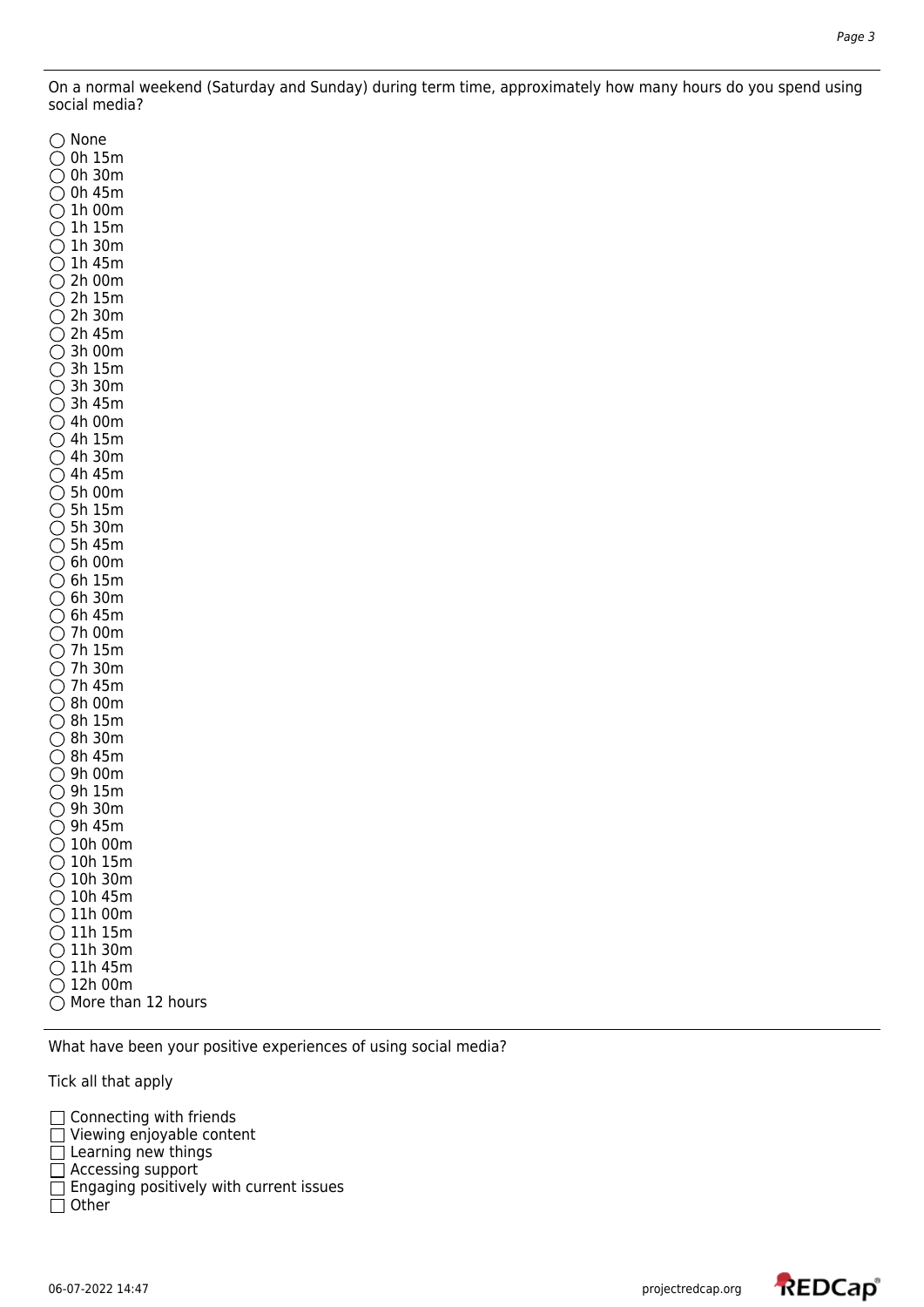What have been your negative experiences of using social media?

Tick all that apply

 $\Box$  Online bullying  $\Box$  Trolling  $\Box$  Seeing upsetting content  $\Box$  Comparing myself with others  $\Box$  Seeing inappropriate content  $\Box$  Other

Other, please describe:

Has your experience of using social media been mostly positive or negative?

- $\bigcirc$  All positive
- $\bigcirc$  Mostly positive
- $\bigcirc$  An even mix of positive and negative
- $\overline{O}$  Mostly negative
- $\overline{O}$  All negative

Is there anything else positive that you would like to tell us about using social media?

Is there anything else negative that you would like to tell us about using social media?

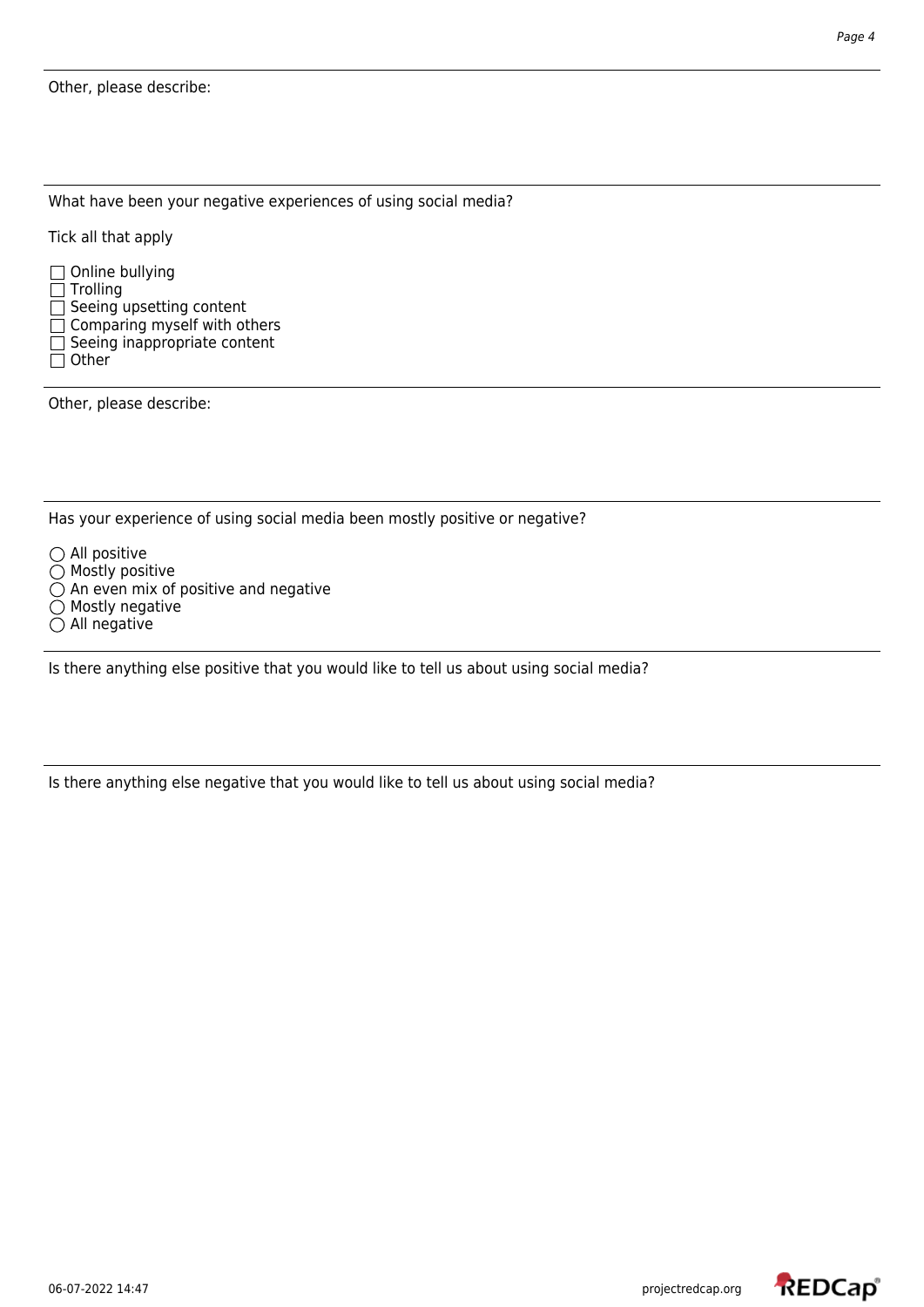When you search for things online, or follow links you are sent, what are these things about, most of the time?

Tick all that apply

 $\Box$  Funny or amazing pictures/videos  $\Box$  Charities and appeals  $\Box$  Inspirational pictures/videos  $\Box$  UK politics/current events  $\Box$  Celebrities  $\Box$  International politics/current events  $\Box$  Sport and/or fitness  $\Box$  Religion or belief  $\Box$  Health and/or diet  $\Box$  Music  $\Box$  Wellbeing and mental health  $\Box$  Games, gaming, puzzles  $\Box$  Clothes, shoes and/or make-up  $\Box$  Other hobbies or interests  $\Box$  Other shopping and product reviews □ Homework  $\Box$  Chatting/video chat/live-streaming  $\Box$  Other

Other, please describe:

Have you ever experienced the following when online?

Tick all that apply

 $\Box$  People saying or writing unpleasant things about you (with words, pictures or video)

 $\Box$  People bullying you

 $\Box$  Pictures, videos or games with violence you found upsetting

 $\overline{\Box}$  Sexually explicit images, videos or games

 $\Box$  Posting or sending something online you now wish you hadn't (text, images, videos)

 $\Box$  People who you have not met in the real world wanting to meet you

 $\Box$  Meeting someone in the real world you had previously only met online

 $\Box$  I haven't experienced any of these

 $\Box$  Other

Other, please describe:

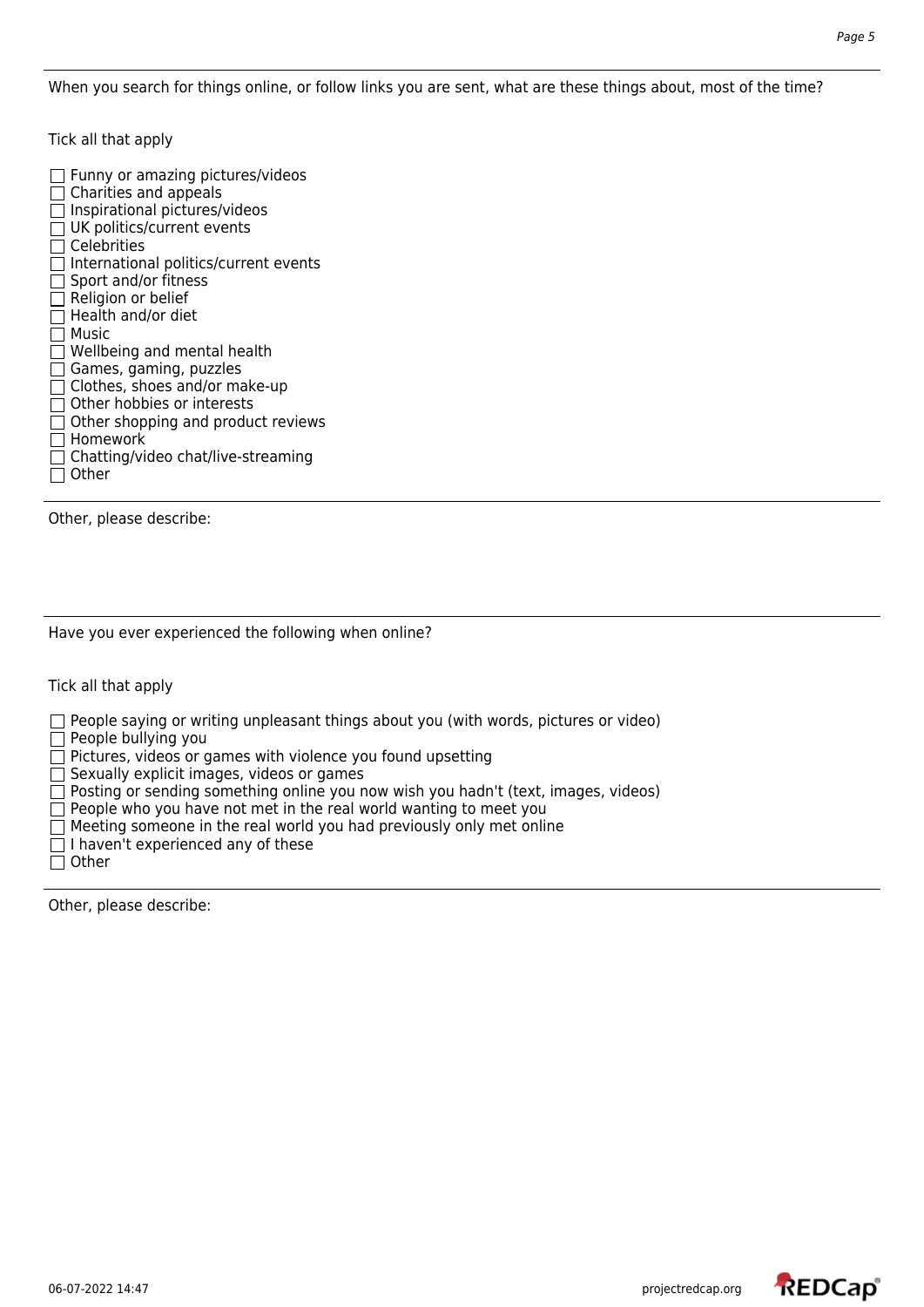### **Digital Devices at School**

# **In this section we talk about digital devices. These include desktop computers, laptops, smartphones and tablets.**

What kind of digital devices do you have access to at school?

□ Desktop computers e.g. in computer or ICT clusters/suites  $\Box$  Laptops  $\Box$  Tablets/iPads  $\Box$  Virtual reality (VR) headsets  $\Box$  Smartphones  $\Box$  Other

Other, please describe:

How often do you use digital devices in Maths?

 $\bigcirc$  Never  $\bigcirc$  Rarely

 $\bigcirc$  Sometimes

 $\bigcirc$  A lot Always

 $\bigcirc$  I don't do this subject

How often do you use digital devices in English?

○ Never  $\bigcirc$  Rarely  $\bigcirc$  Sometimes  $\bigcap$  A lot  $\bigcap$  Always  $\bigcirc$  I don't do this subject

How often do you use digital devices in Science?

 $\bigcirc$  Never  $\bigcirc$  Rarely  $\bigcirc$  Sometimes  $\bigcirc$  A lot

Always

 $\bigcirc$  I don't do this subject

How often do you use digital devices in History?

 $\bigcirc$  Never  $\bigcirc$  Rarely  $\bigcirc$  Sometimes  $\bigcirc$  A lot Always  $\bigcirc$  I don't do this subject

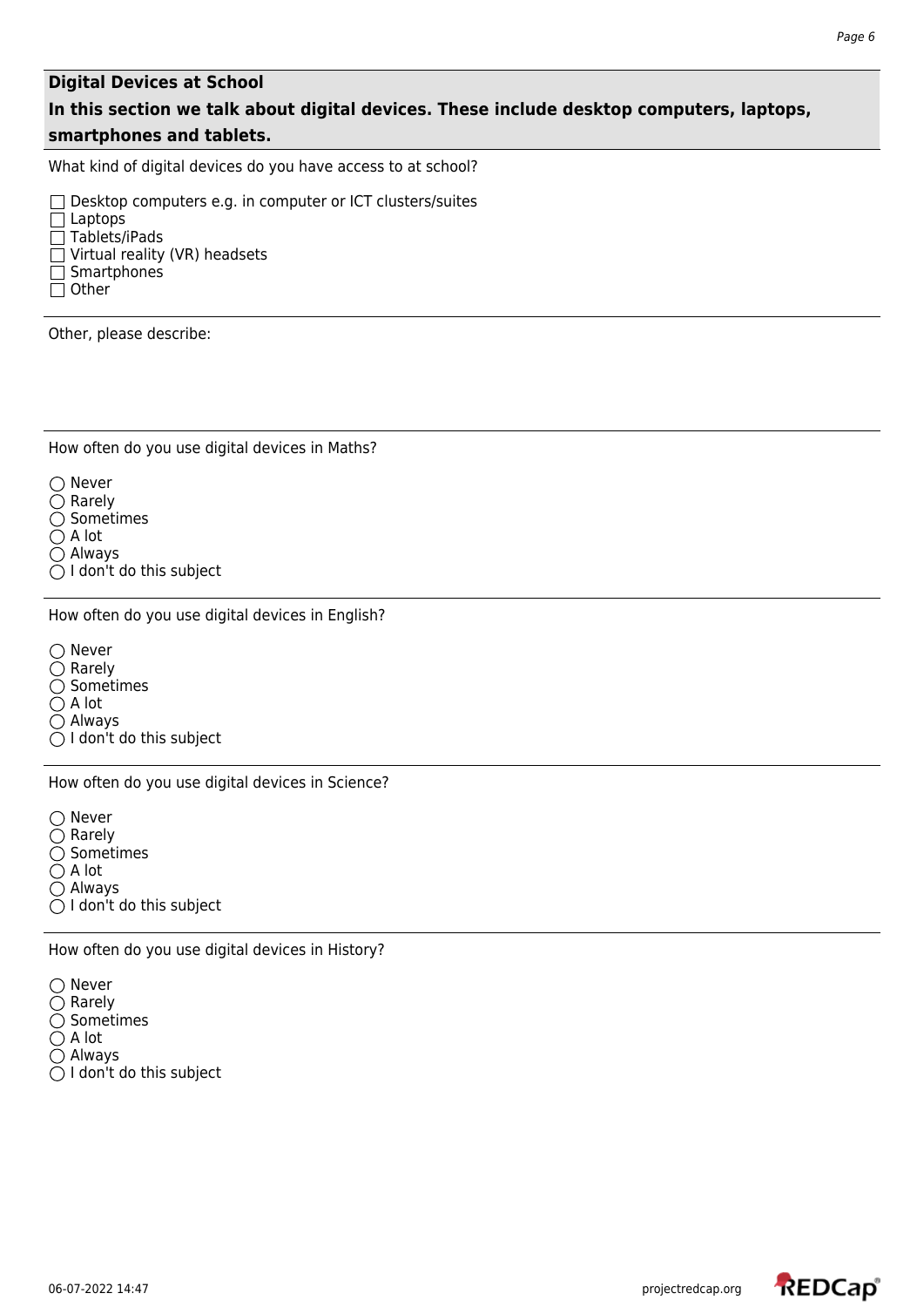How often do you use digital devices in Geography?

○ Never  $\bigcirc$  Rarely  $\bigcirc$  Sometimes  $\bigcirc$  A lot  $\bigcirc$  Always  $\bigcirc$  I don't do this subject

How often do you use digital devices in Design and Technology?

○ Never  $\bigcirc$  Rarely  $\bigcirc$  Sometimes  $\bigcirc$  A lot Always  $\bigcirc$  I don't do this subject

How often do you use digital devices in Art and Design?

 $\bigcirc$  Never  $\bigcirc$  Rarely  $\bigcirc$  Sometimes  $\bigcirc$  A lot Always  $\bigcirc$  I don't do this subject

How often do you use digital devices in Music?

○ Never  $\overline{O}$  Rarely  $\bigcirc$  Sometimes  $\bigcirc$  A lot Always  $\bigcirc$  I don't do this subject

How often do you use digital devices in Physical Education (PE)?

 $\bigcirc$  Never  $\bigcirc$  Rarely  $\bigcirc$  Sometimes  $\bigcap$  A lot Always  $\bigcirc$  I don't do this subject

How often do you use digital devices in Computing (ICT)?

 $\bigcap$  Never  $\bigcirc$  Rarely  $\overline{O}$  Sometimes  $\bigcirc$  A lot  $\bigcirc$  Always  $\bigcirc$  I don't do this subject

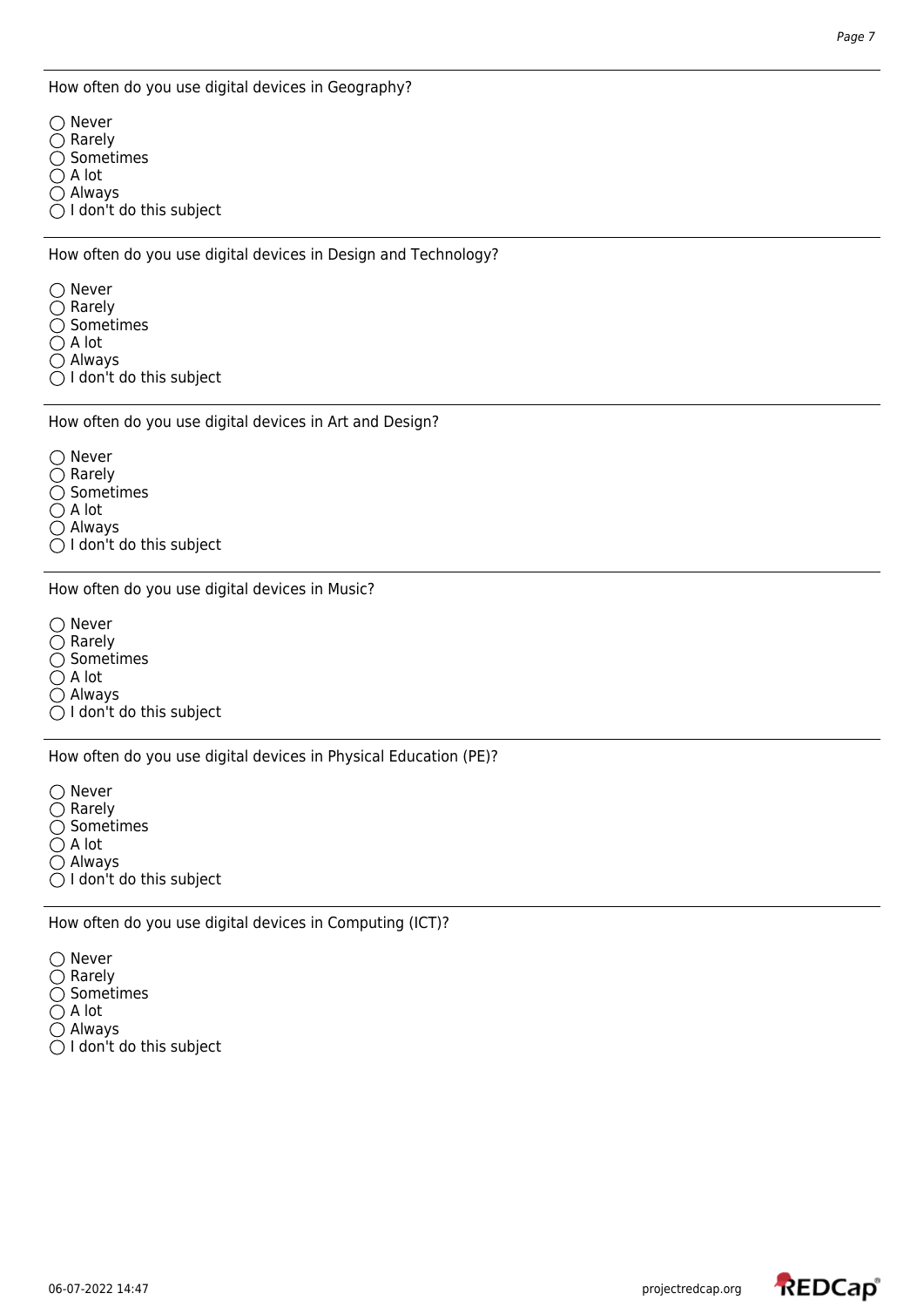How often do you use digital devices in Personal, social and health education (PSHE)?

Never Rarely Sometimes A lot Always I don't do this subject

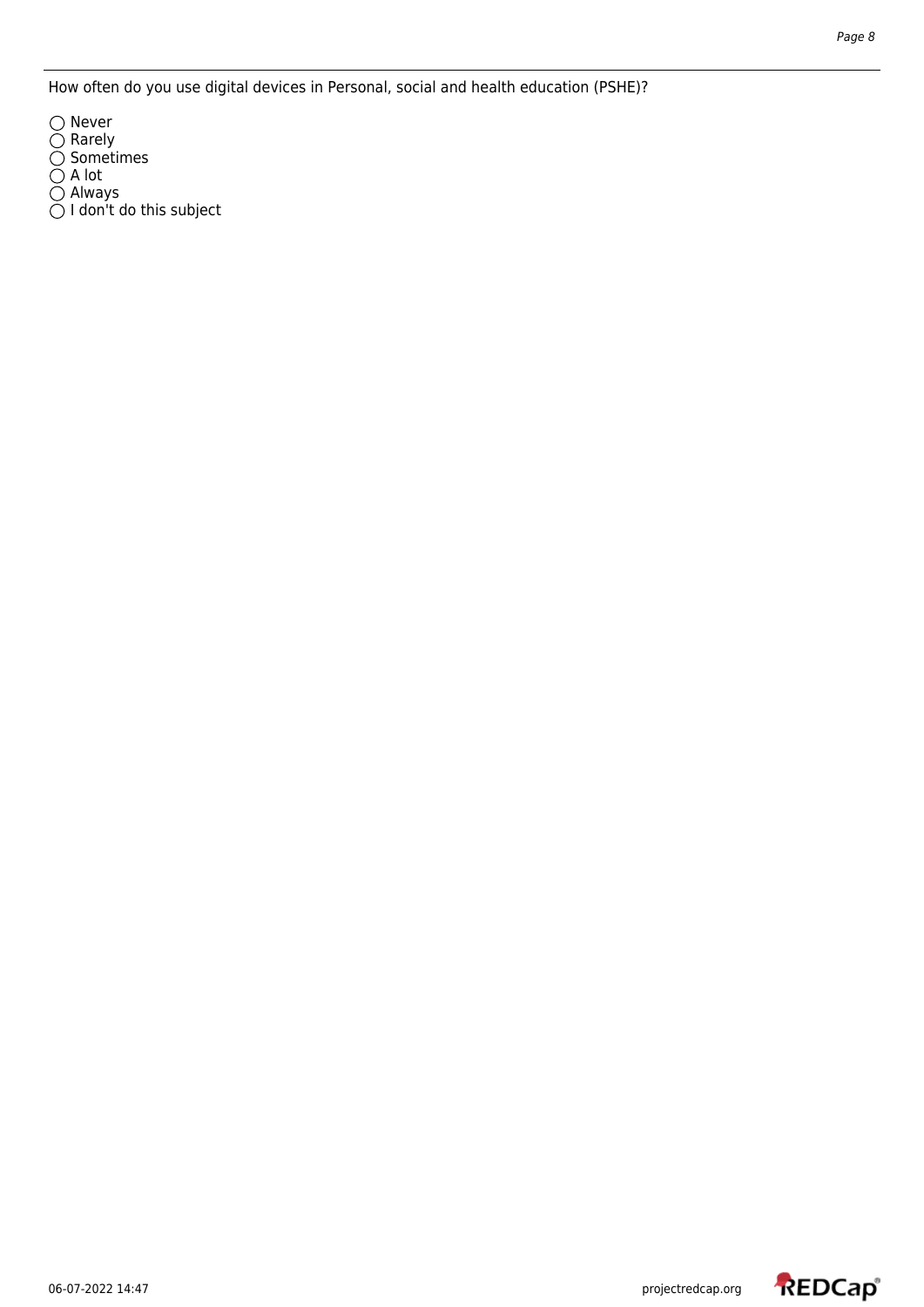### **Online Materials**

How often do you use online materials and websites (such as YouTube, Google, BBC bitesize) to help you with classwork or homework in Maths?

 $\bigcirc$  Never  $\bigcirc$  Rarely  $\bigcirc$  Sometimes  $\bigcirc$  A lot Always

How often do you use online materials and websites (such as YouTube, Google, BBC bitesize) to help you with classwork or homework in English?

 $\bigcirc$  Never  $\bigcirc$  Rarely  $\bigcirc$  Sometimes  $\bigcap$  A lot  $\bigcap$  Always

How often do you use online materials and websites (such as YouTube, Google, BBC bitesize) to help you with classwork or homework in History?

 $\bigcirc$  Never  $\bigcirc$  Rarely  $\bigcirc$  Sometimes  $\bigcirc$  A lot Always

How often do you use online materials and websites (such as YouTube, Google, BBC bitesize) to help you with classwork or homework in Geography?

 $\bigcirc$  Never  $\bigcirc$  Rarely  $\bigcirc$  Sometimes  $\bigcap$  A lot Always

How often do you use online materials and websites (such as YouTube, Google, BBC bitesize) to help you with classwork or homework in Design and Technology?

 $\bigcirc$  Never  $\bigcirc$  Rarely  $\bigcirc$  Sometimes  $\bigcirc$  A lot Always

How often do you use online materials and websites (such as YouTube, Google, BBC bitesize) to help you with classwork or homework in Art and Design?

 $\bigcirc$  Never  $\bigcirc$  Rarely  $\bigcirc$  Sometimes  $\bigcirc$  A lot Always

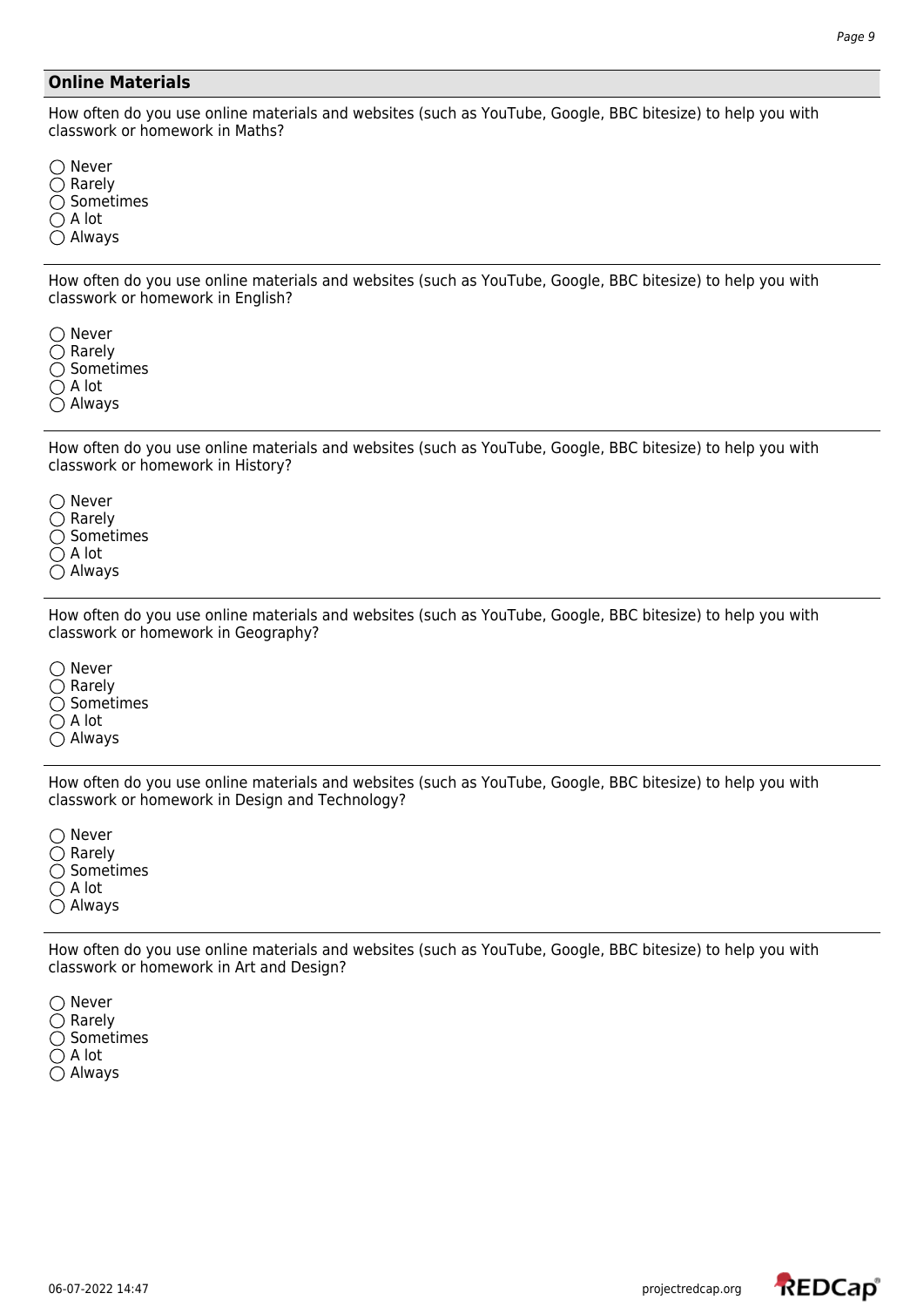How often do you use online materials and websites (such as YouTube, Google, BBC bitesize) to help you with classwork or homework in Music?

 $\bigcap$  Never  $\bigcirc$  Rarely  $\bigcirc$  Sometimes  $\bigcirc$  A lot Always

How often do you use online materials and websites (such as YouTube, Google, BBC bitesize) to help you with classwork or homework in Physical Education (PE)?

◯ Never  $\bigcirc$  Rarely  $\bigcirc$  Sometimes  $\bigcap$  A lot Always

How often do you use online materials and websites (such as YouTube, Google, BBC bitesize) to help you with classwork or homework in Computing (ICT)?

 $\bigcap$  Never  $\bigcirc$  Rarely  $\bigcirc$  Sometimes  $\bigcirc$  A lot Always

How often do you use online materials and websites (such as YouTube, Google, BBC bitesize) to help you with classwork or homework in Personal, social and health education (PSHE)?

 $\bigcirc$  Never  $\bigcirc$  Rarely  $\bigcirc$  Sometimes  $\bigcirc$  A lot  $\bigcirc$  Always

How often are you able to access digital devices at school outside timetabled lesson activities?

For example at break time or in a school club.

 $\bigcirc$  Never  $\bigcap$  Rarely  $\bigcirc$  Sometimes  $\bigcirc$  A lot

Always

Educational Benefits of Digital Devices

Do you feel that using digital devices helps you get better results in Maths?

 $\bigcirc$  Never  $\bigcirc$  Rarely  $\bigcirc$  Sometimes  $\bigcirc$  A lot Always

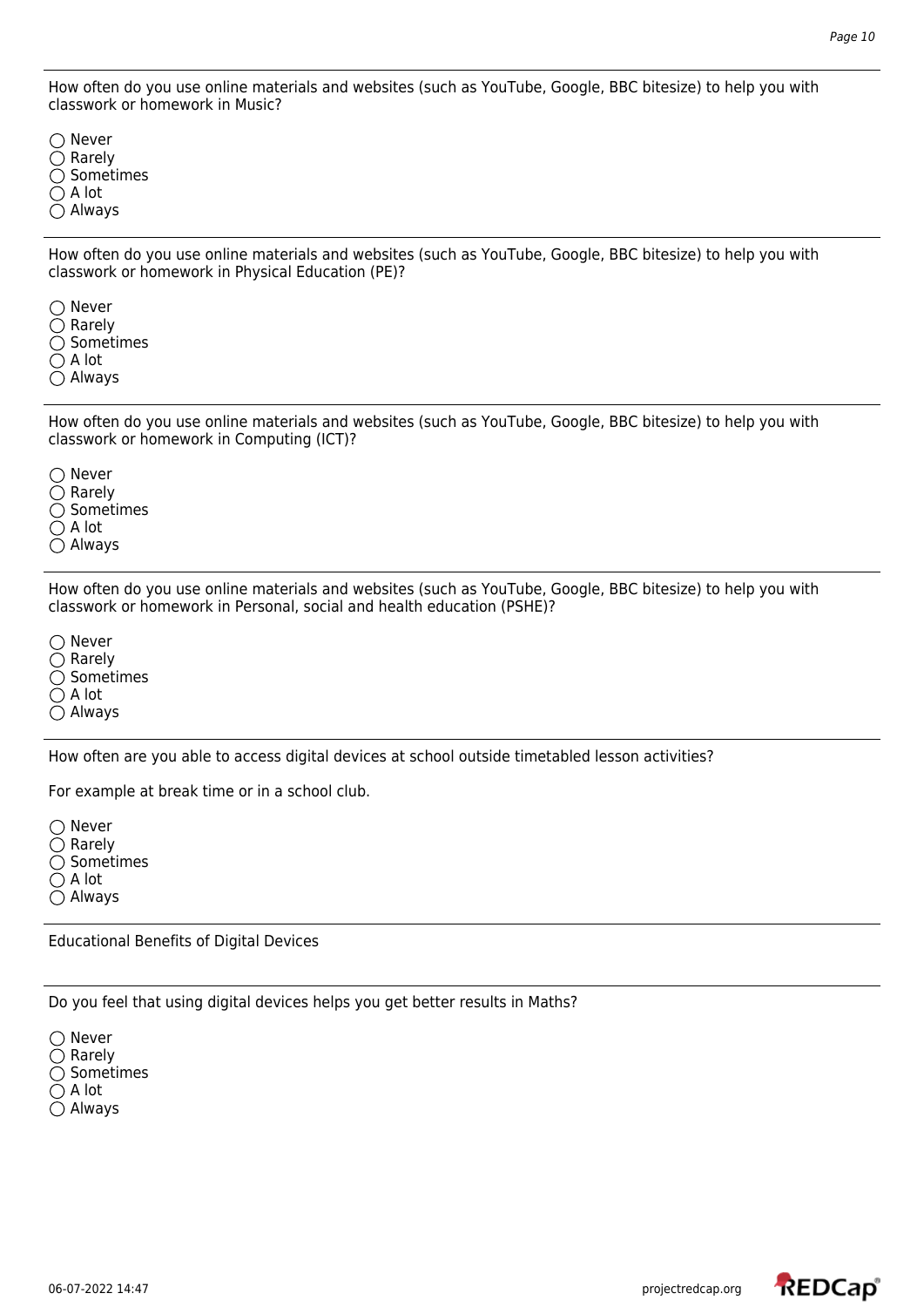Do you feel that using digital devices helps you get better results in English?

 $\bigcap$  Never  $\bigcirc$  Rarely  $\bigcirc$  Sometimes  $\bigcirc$  A lot Always

Do you feel that using digital devices helps you get better results in Science?

 $\bigcirc$  Never

- $\bigcirc$  Rarely
- $\bigcirc$  Sometimes
- $\bigcirc$  A lot
- Always

Do you feel that using digital devices helps you get better results in History?

○ Never

 $\bigcirc$  Rarely

 $\bigcirc$  Sometimes

 $\bigcirc$  A lot

Always

Do you feel that using digital devices helps you get better results in Geography?

 $\bigcirc$  Never  $\bigcirc$  Rarely  $\bigcirc$  Sometimes  $\bigcirc$  A lot

Always

Do you feel that using digital devices helps you get better results in Design and Technology?

 $\bigcap$  Never

 $\bigcirc$  Rarely

 $\bigcirc$  Sometimes

 $\bigcirc$  A lot

Always

Do you feel that using digital devices helps you get better results in Art and Design?

○ Never  $\bigcirc$  Rarely  $\bigcirc$  Sometimes  $\bigcirc$  A lot

Always

Do you feel that using digital devices helps you get better results in Music?

○ Never  $\bigcirc$  Rarely  $\bigcirc$  Sometimes  $\bigcirc$  A lot  $\bigcirc$  Always

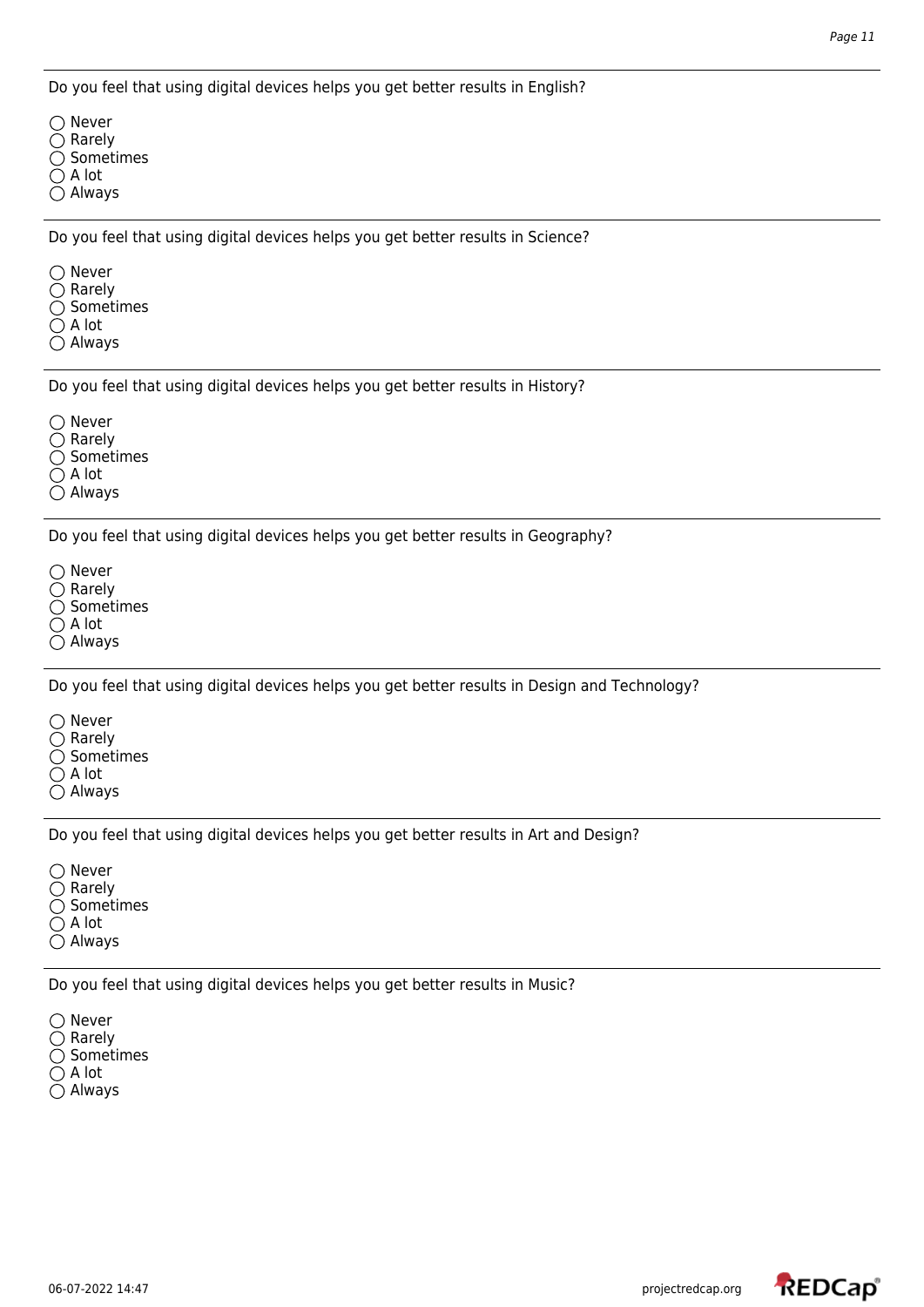Do you feel that using digital devices helps you get better results in Physical Education (PE)?

 $\bigcap$  Never  $\bigcirc$  Rarely Sometimes A lot Always

Do you feel that using digital devices helps you get better results in Computing (ICT)?

○ Never

- $\bigcirc$  Rarely
- $\bigcirc$  Sometimes
- $\bigcirc$  A lot
- Always

Do you feel that using digital devices helps you get better results in Personal, social and health education (PSHE)?

○ Never

 $\bigcirc$  Rarely

 $\bigcirc$  Sometimes

 $\bigcirc$  A lot

Always

If you are using digital devices at school and you need help, who do you ask?

Select all that apply

 $\Box$  Teachers  $\Box$  ICT staff  $\overline{\Box}$  Classmates  $\Box$  Friends Nobody  $\Box$  Other

Other, please specify:

 $\mathcal{L}_\text{max}$  , where  $\mathcal{L}_\text{max}$  and  $\mathcal{L}_\text{max}$  and  $\mathcal{L}_\text{max}$ 

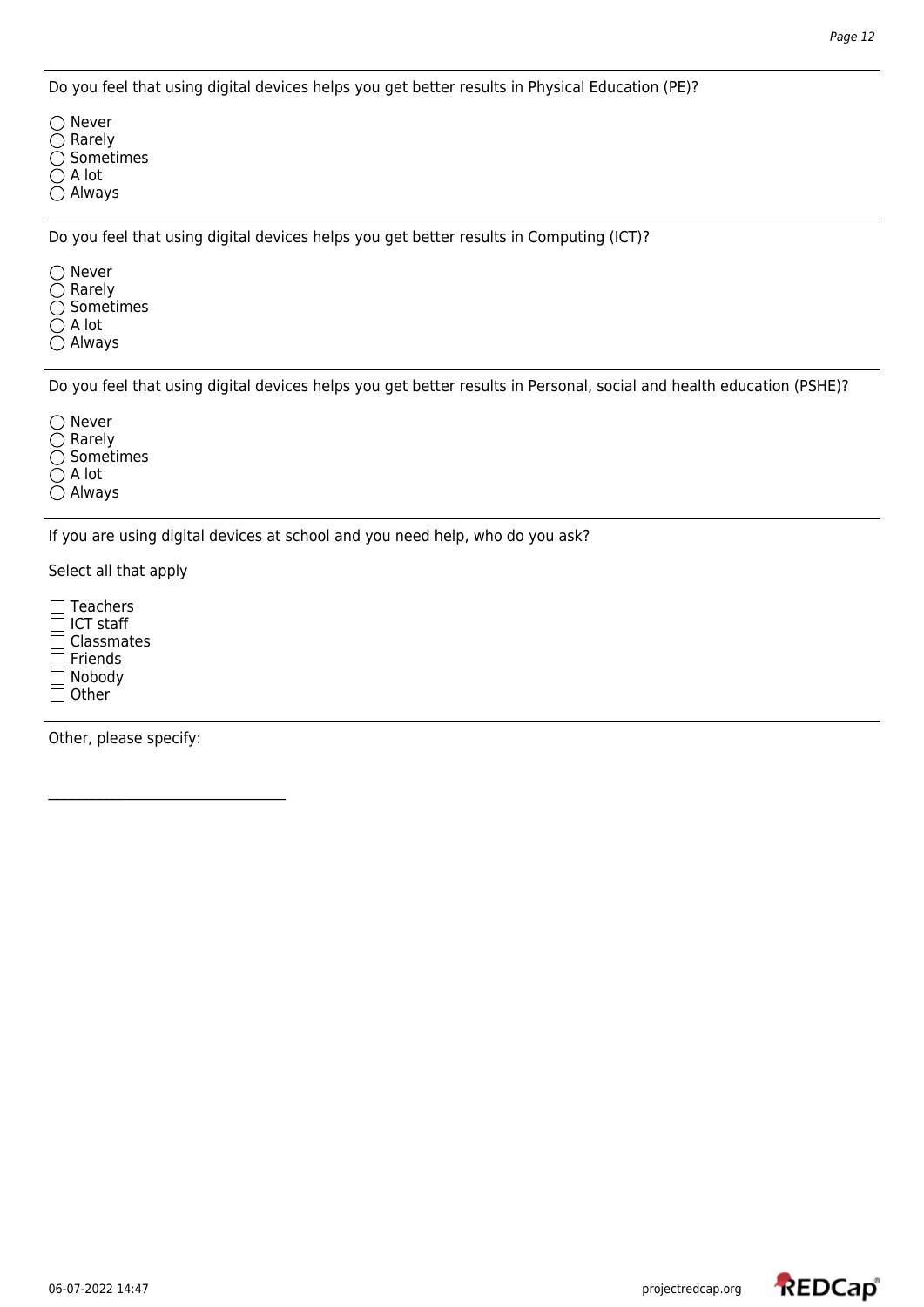#### **Digital Devices at Home**

## **In this section we talk about digital devices. These include desktop computers, laptops, smartphones and tablets.**

How many digital devices are available at your home?

◯ None 1 2 3 4  $\bigcirc$  More than 4

If you are using digital devices at home, and you need help who do you ask?

Select all that apply:

□ Parents Siblings  $\Box$  Relatives  $\Box$  Friends **□ Neighbours** Nobody  $\Box$  Other

Other, please specify:

Internet

In this section we talk about using the internet. This means content you can only access online such as, social media, websites, and online games.

Do you have access to the internet at home?

○ Yes  $\bigcirc$  No

How good is your internet at home?

 $\bigcirc$  Very bad  $\bigcirc$  Bad  $\bigcirc$  Okay

◯ Good

Very good

Roughly how much time do you spend on the internet at home on a school day?

 $\bigcirc$  None  $\bigcirc$  1 hour  $\bigcirc$  2 hours ◯ 3 hours  $\bigcirc$  4 hours

 $\bigcirc$  5 hours

 $\bigcirc$  More than 6 hours

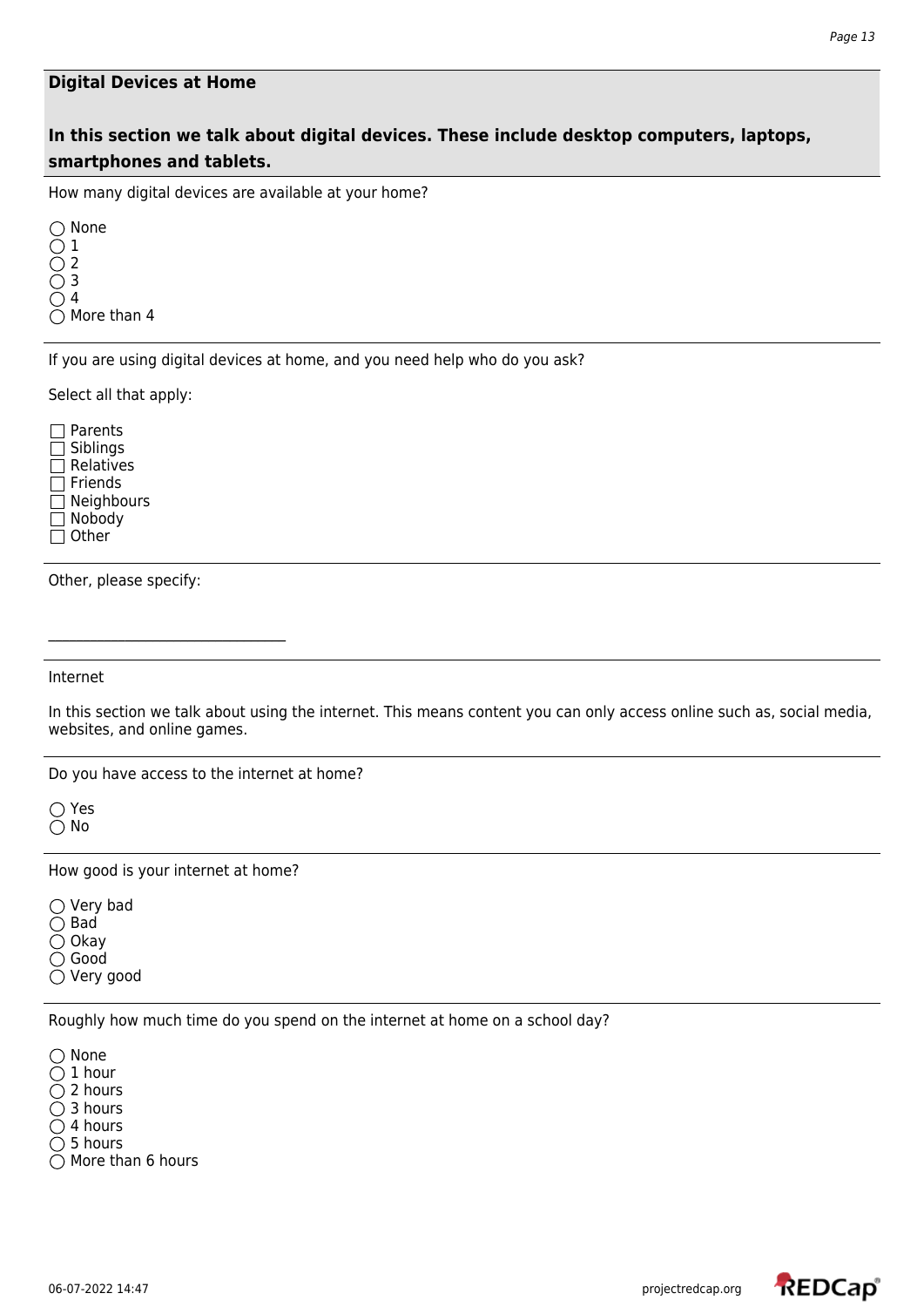Roughly how much time do you spend on the internet at home on a weekend day?

◯ None  $\bigcap$  1 hour  $\bigcirc$  2 hours

 $\bigcirc$  3 hours

 $\bigcirc$  4 hours

 $\bigcirc$  5 hours

 $\bigcirc$  More than 6 hours

Digital Learning

Have you ever done any classes, workshops or training in these digital skills?

 $\Box$  Coding activities/clubs

 $\Box$  Web development

 $\Box$  Virtual reality

Graphic design (such as Adobe Illustrator/Photoshop)

Video editing

 $\Box$  Online content creation

 $\Box$  Other digital skills

Other, please specify

How often do you do classes, workshops or training in coding activities/clubs?

 $\bigcirc$  More than once a week  $\bigcirc$  Once a week

 $\bigcirc$  Once a month  $\bigcirc$  Once every few months

 $\bigcirc$  Once a year

 $\bigcirc$  Less than once a year

How often do you do classes, workshops or training in web development?

 $\bigcirc$  More than once a week  $\bigcirc$  Once a week  $\bigcirc$  Once a month

 $\bigcirc$  Once every few months

○ Once a year

 $\bigcirc$  Less than once a year

How often do you do classes, workshops or training in virtual reality?

 $\bigcirc$  More than once a week

 $\bigcirc$  Once a week

○ Once a month

 $\bigcirc$  Once every few months

 $\bigcirc$  Once a year

 $\bigcirc$  Less than once a year

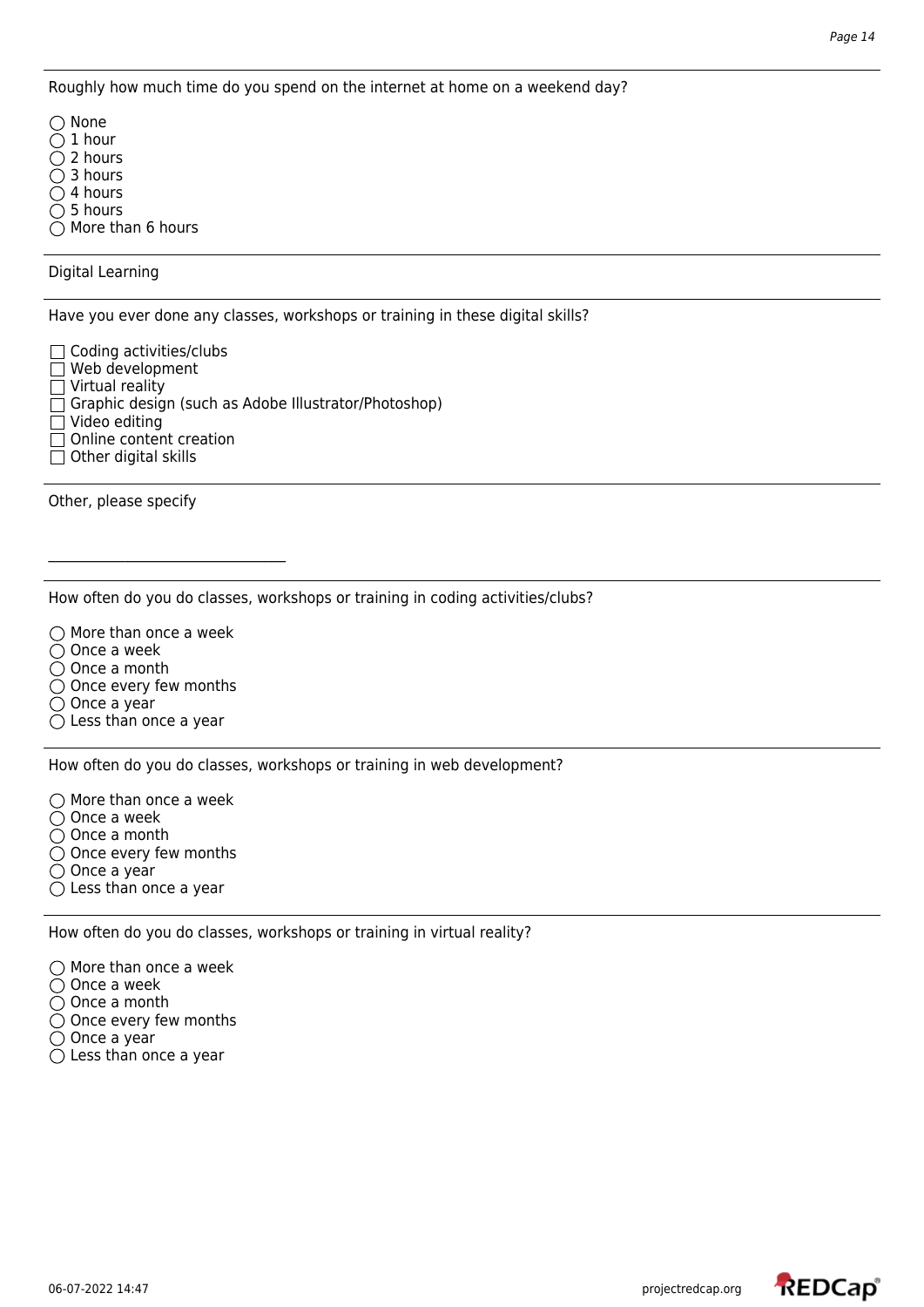How often do you do classes, workshops or training in graphic design (such as Adobe Illustrator)?

 $\bigcap$  More than once a week  $\bigcirc$  Once a week  $\overline{O}$  Once a month  $\bigcirc$  Once every few months  $\bigcirc$  Once a year  $\bigcirc$  Less than once a year

How often do you do classes, workshops or training in video editing?

 $\bigcirc$  More than once a week  $\bigcirc$  Once a week ○ Once a month  $\overline{O}$  Once every few months  $\bigcirc$  Once a year

 $\bigcirc$  Less than once a year

How often do you do classes, workshops or training in online content creation?

 $\bigcirc$  More than once a week  $\bigcirc$  Once a week  $\bigcirc$  Once a month  $\bigcirc$  Once every few months  $\bigcirc$  Once a year  $\bigcirc$  Less than once a year

Where would you go to in order to find out about new opportunities to learn digital skills?

Tick all that apply

Ask a Teacher or Support Staff at School  $\Box$  Search online  $\Box$  Visit a local place e.g. museum or library  $\Box$  Ask my friends  $\Box$  Ask a relative (parents, siblings, aunts, uncles etc)  $\Box$  I would know who to ask or where to go  $\Box$  Other

Other, please specify

 $\mathcal{L}_\text{max}$ 

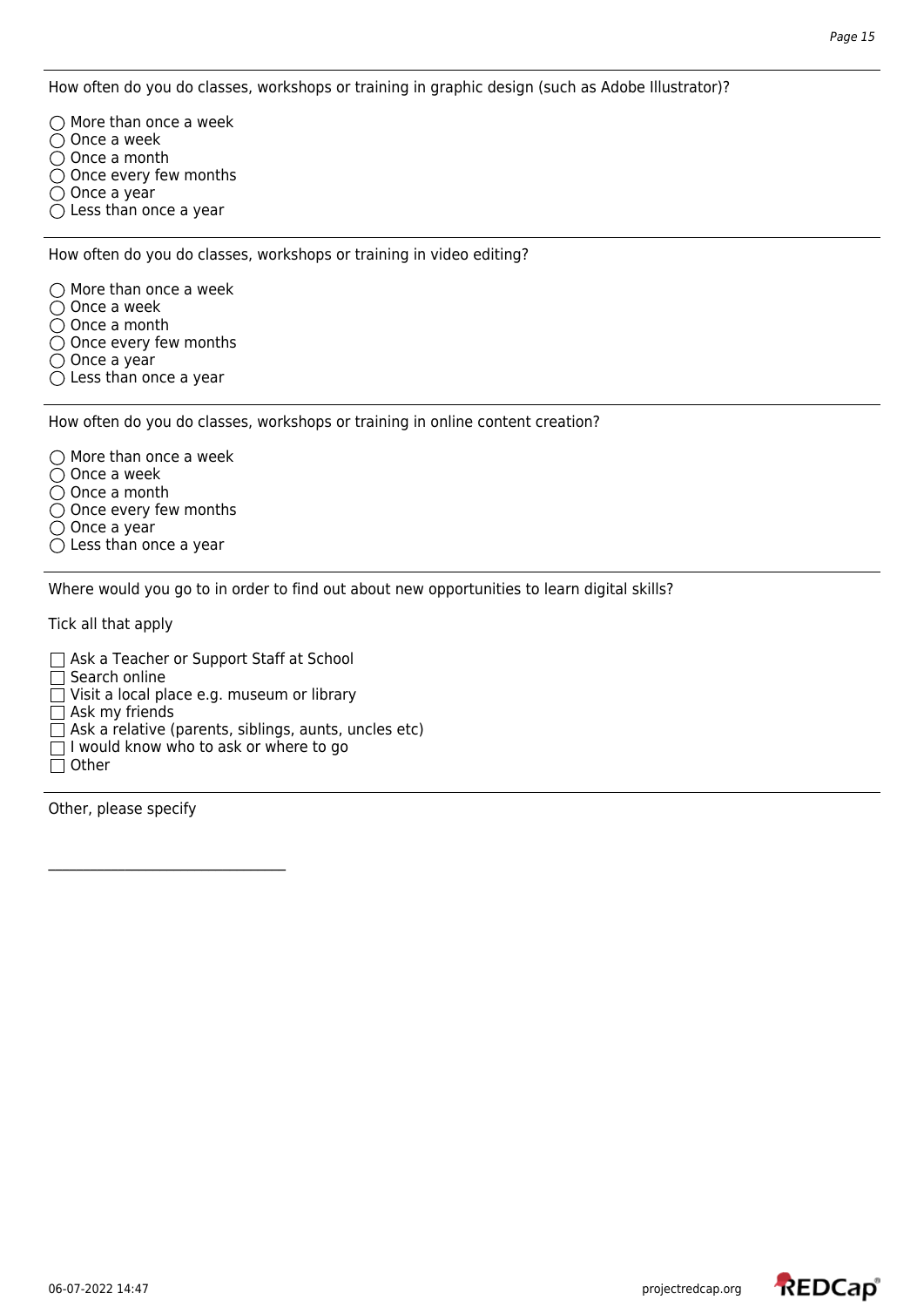### **Attitudes Towards Technology**

## **In this section we talk about technology by this we mean digital devices and software.**

### **Please indicate how much you agree with the following statements:**

I will probably choose a job in technology

 $\bigcirc$  Strongly disagree  $\bigcirc$  Disagree  $\bigcirc$  Neither agree or disagree  $\bigcirc$  Agree  $\bigcirc$  Strongly agree

If there was a school club about technology I would certainly join it

 $\bigcirc$  Strongly disagree

- $\bigcirc$  Disagree
- Neither agree or disagree
- $\bigcirc$  Agree
- $\bigcirc$  Strongly agree

I think machines are boring

- $\bigcirc$  Strongly disagree
- $\bigcirc$  Disagree
- $\bigcirc$  Neither agree or disagree
- $\bigcirc$  Agree
- $\bigcirc$  Strongly agree

Most jobs in technology are boring

- $\bigcirc$  Strongly disagree
- $\bigcirc$  Disagree
- $\bigcirc$  Neither agree or disagree
- $\bigcirc$  Agree
- $\bigcirc$  Strongly agree

Technology is very important in life

 $\bigcirc$  Strongly disagree  $\bigcirc$  Disagree  $\bigcirc$  Neither agree or disagree  $\bigcirc$  Agree  $\bigcirc$  Strongly agree

Technology makes everything work better

 $\bigcirc$  Strongly disagree  $\bigcirc$  Disagree  $\bigcirc$  Neither agree or disagree  $\bigcirc$  Agree  $\bigcirc$  Strongly agree

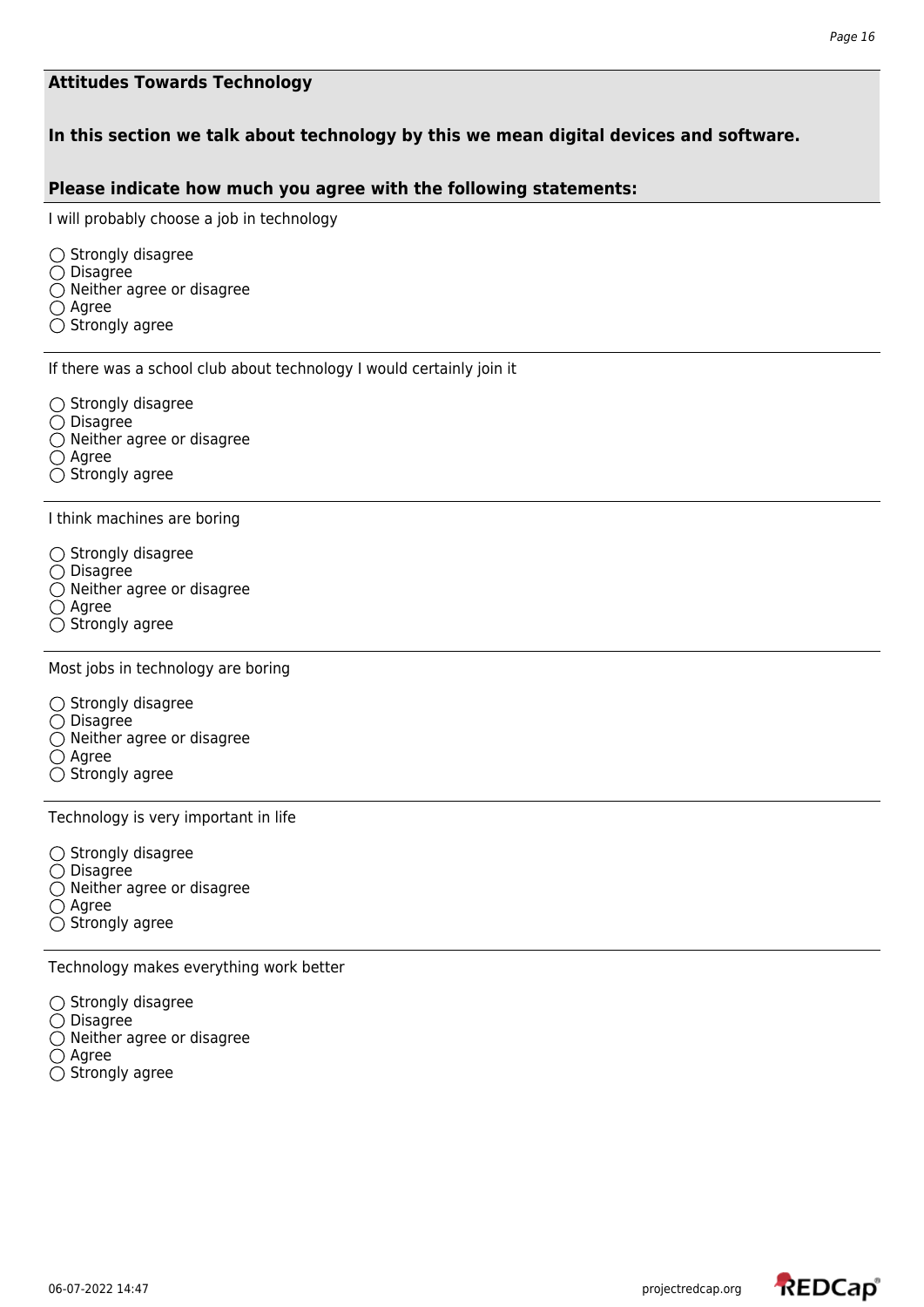You have to be smart to study technology

 $\bigcirc$  Strongly disagree  $\bigcirc$  Disagree  $\bigcirc$  Neither agree or disagree  $\bigcirc$  Agree  $\bigcirc$  Strongly agree

You can study technology only when you are good at both mathematics and science

 $\bigcirc$  Strongly disagree

 $\bigcirc$  Disagree

 $\bigcirc$  Neither agree or disagree

 $\bigcirc$  Agree

 $\bigcirc$  Strongly agree

Boys are able to do practical things better than girls

 $\bigcirc$  Strongly disagree

- $\bigcirc$  Disagree
- $\bigcirc$  Neither agree or disagree

 $\bigcirc$  Agree

 $\bigcirc$  Strongly agree

Girls are more capable of doing technological jobs than boys

 $\bigcirc$  Strongly disagree

- $\bigcirc$  Disagree
- $\bigcirc$  Neither agree or disagree
- $\bigcirc$  Agree
- $\bigcirc$  Strongly agree

Working in technology would be interesting

 $\bigcirc$  Strongly disagree

- $\bigcirc$  Disagree
- $\overline{O}$  Neither agree or disagree

 $\bigcirc$  Agree

 $\bigcirc$  Strongly agree

There should be more education about technology

 $\bigcirc$  Strongly disagree  $\bigcirc$  Disagree

- $\bigcirc$  Neither agree or disagree
- $\bigcirc$  Agree
- $\bigcirc$  Strongly agree

I worry about the impact of technology use on my health

 $\bigcirc$  Strongly disagree

- $\bigcirc$  Disagree
- $\bigcirc$  Neither agree or disagree
- $\bigcirc$  Agree
- $\bigcirc$  Strongly agree